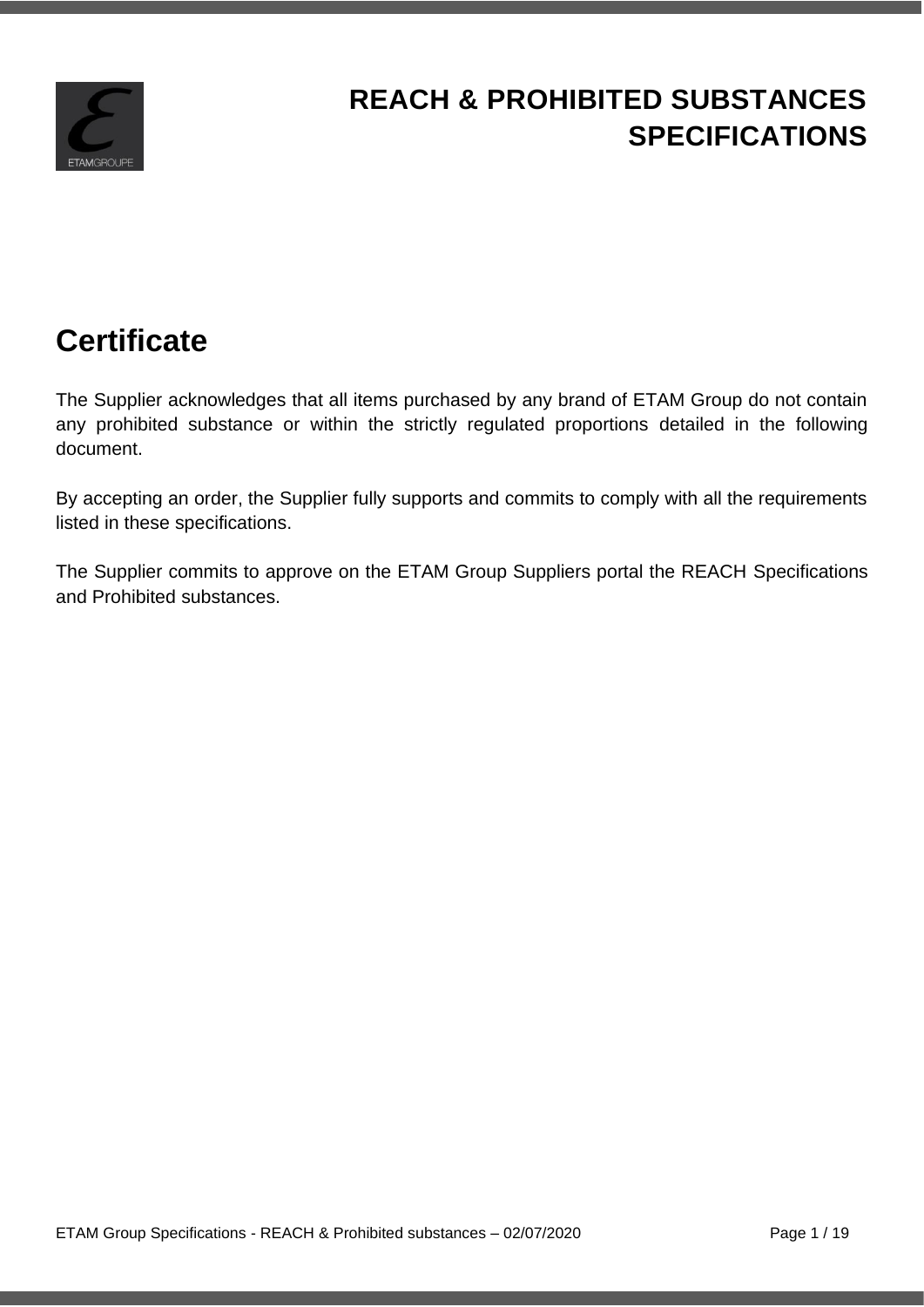# **Introduction**

In order to achieve a high level of protection of human health and the environment, but also to improve the circulation of information on the specific hazards of chemical substances and the risks linked to their use, **European Regulation (EC no. 1907/2006 of the 18th of December 2006, known as the "REACH" Regulation**, was adopted to define the duties and obligations of manufacturers, importers and downstream users of substances which are contained in preparations or items or which are releasable.

This regulation compels manufacturers and importers in particular to register chemical substances produced or imported into the European Union with the European Chemicals Agency [\(ECHA\)](http://echa.europa.eu/home_fr.asp). These substances will then be evaluated, and their use may be restricted or even prohibited.

As a distributor we are responsible for the products marketed. We expect from you, as manufacturer and/or importer, to comply with these regulations for all our orders.

A list of substances which are totally prohibited or tolerated in a certain proportion has henceforth been drawn up for the textile sector. Thus, as an ETAM Group supplier, you must either not use the substances listed below or use them in the tolerated proportions defined.

Concerning releasable substances, in particular all items called cosmetictextile with micro-encapsulation and items as candles, diffusers, soaps, scents … etc., for which the release of substances is predictable and intentional, you must:

- inform us in advance of the nature of the substances
- provide us with proof of their registration for the defined use of our product with ECHA by you, your exclusive representative in Europe (name to be communicated to us) or by the manufacturer (for the defined use of our product).

You have to bear in mind that this list is likely to be updated twice a year in accordance with registrations and evaluations carried out by the ECHA. As soon as available, an updated list will be sent to you (if the update is linked to products we market) and must be applied immediately by your Company. Consequently, you must approve each new update online using your personal account, so that you confirm us for all items ordered by the ETAM Group:

the absence of these substances or their presence in authorized proportions,

the registration by you or by the manufacturer of all releasable substances.

In addition, we reserve the right to ask you for test reports, issued by one of our approved laboratories, on tests carried out for one or more items.

In order to get the shipment authorization, you must provide the requested test reports attesting your compliance with these specifications.

Failure to approve or comply with these specifications may lead to the immediate termination of our commercial relations. Moreover, we also reserve the right to claim damages from you for the loss incurred.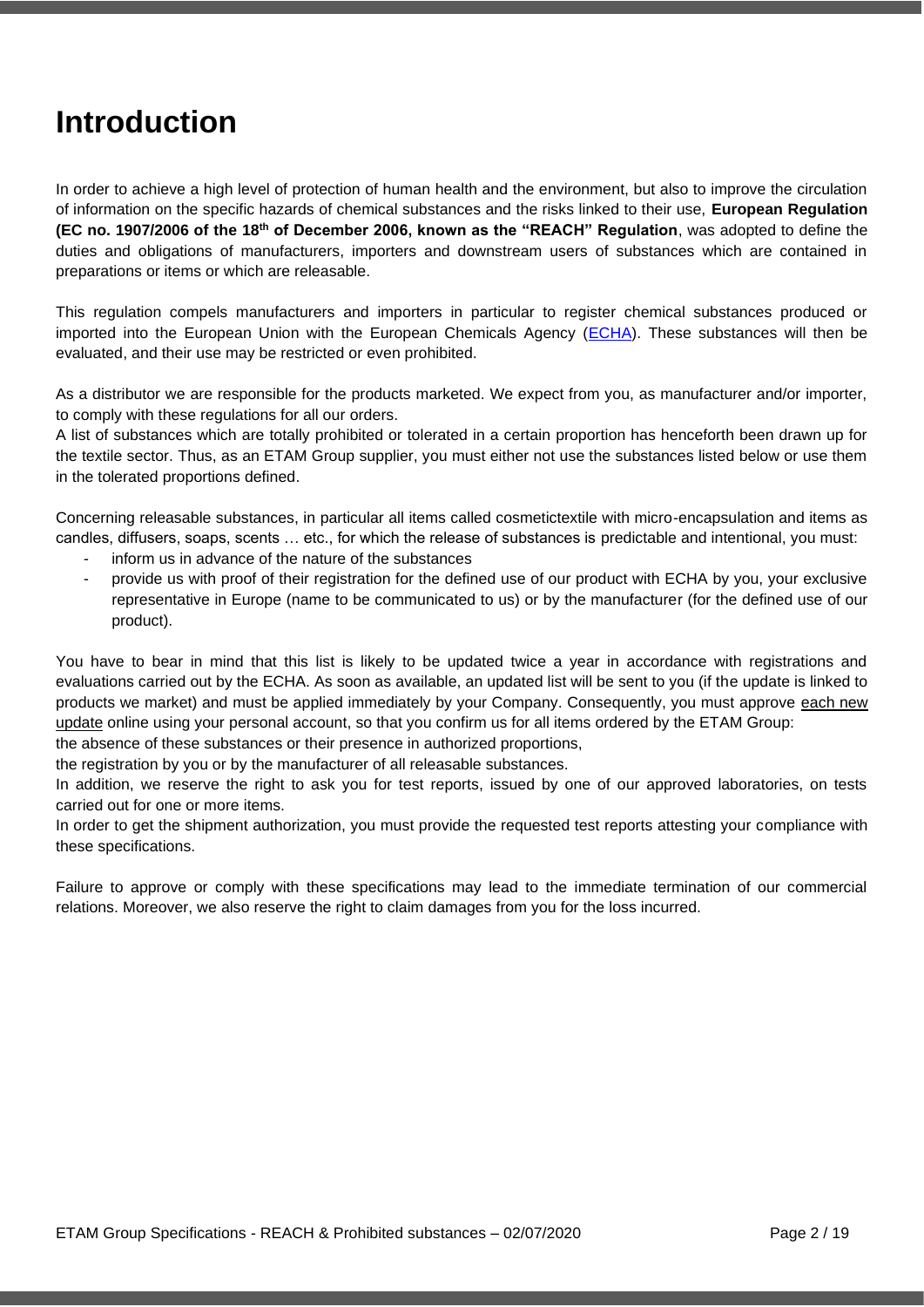The specification is based on the 3 following lists of Regulation (CE n°1907/2006) named « REACH »:

#### - **Annex XVII** :

This Annex is the list of substances subject to restriction. These substances are listed with requirements and by product type.

#### - **The Candidate List of SVHC**:

Substances on this list are named SVHC (« Substances of Very High Concern ») or substances of very high concern.

We remind you of your obligations to notify us of the presence of substances of concern in our items or sub-items, in excess of 0.1% of the total weight of each sub-item, as soon as they appear on the candidate list.

The list of candidate substances is published on the website of the European Chemicals Agency (ECHA) : [http://echa.europa.eu/web/guest/candidate-list-table.](http://echa.europa.eu/web/guest/candidate-list-table)

You must provide us with the name of the substance, the concentration on the sub-items and the health and environmental precautionary measures to be taken and inform us of the substitution actions taken and the possible consequences on the actual or perceived quality of the product.

#### - **Annex XIV** :

This is the list of substances subject to authorisation. We prohibit the presence in our items of all the substances in Annex XIV as well as those on the candidate list (tolerated content less than 0.1% only for the latter).

The limit applies in relation to the total weight of the homogeneous part of an item and not to the weight of the product as a whole (partial examples of items: zippers, boutons…).

This regulation is in addition to the **General Product Safety Directive (Directive 2001/95/CE)** which imposes a general safety obligation on any product placed on the market intended for consumers. The respect of consumer safety is one of the priorities of the ETAM Group.

As a result, the ETAM group requires its suppliers to comply with the following regulatory texts:

#### - **POP Regulation – Regulation CE 2019/1021** :

POP (Persistent Organic Pollutants) regulation refers to a group of organic substances having 4 characteristics:

- $\checkmark$  **persistents**: the substance deteriorates itself « slowly »,
- ✓ **bioaccumulatives**: the substance « accumulates » within living beings,
- ✓ **toxicals:** Exposure to the substance my cause harmful effects,
- ✓ **mobiles** over long distances: measurement of high concentrations far from discharge points (e.g. in the Arctique).

Thus, the POPs Regulation prohibits the production, placing on the market and the use of the substances listed in Annex I either on their own, in preparations or as constituents of items (Article 3.1). It also restricts the production, placing on the market and use of substances listed in Annex II under the conditions of that Annex (Article 3.2). When a substance is listed in the Convention or the Protocol, the Commission shall, where it's appropriate, amend Annexes I and II accordingly (Article 14).

#### - **Packaging Directive 94/62/CE** :

You must comply with the Directive 94/62/EC related to packaging. This regulation prohibits a total lead, cadmium, mercury and chromium VI concentration of more than **100 ppm** (for covers, hangers, plastic or paper bags, point-of sale advertising materials, etc.).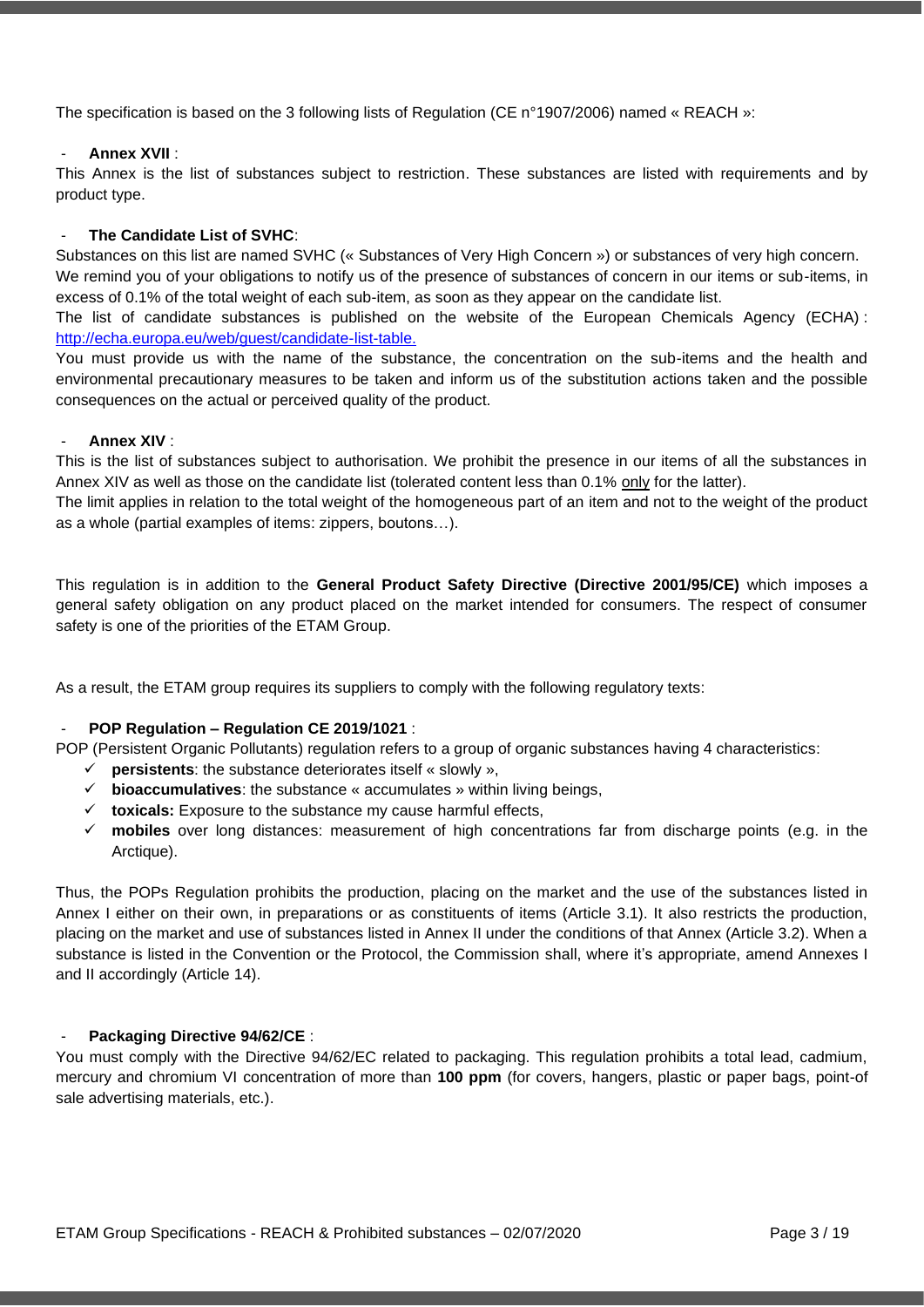Finally, in order to meet the current European standards and to grant our customers high security requirement, we enclose below a list of the substances which are totally prohibited or tolerated to a certain extent by the ETAM Group.

| 20°- CADMILIM | . 16 |
|---------------|------|
|               |      |
|               |      |
|               |      |
|               |      |
|               |      |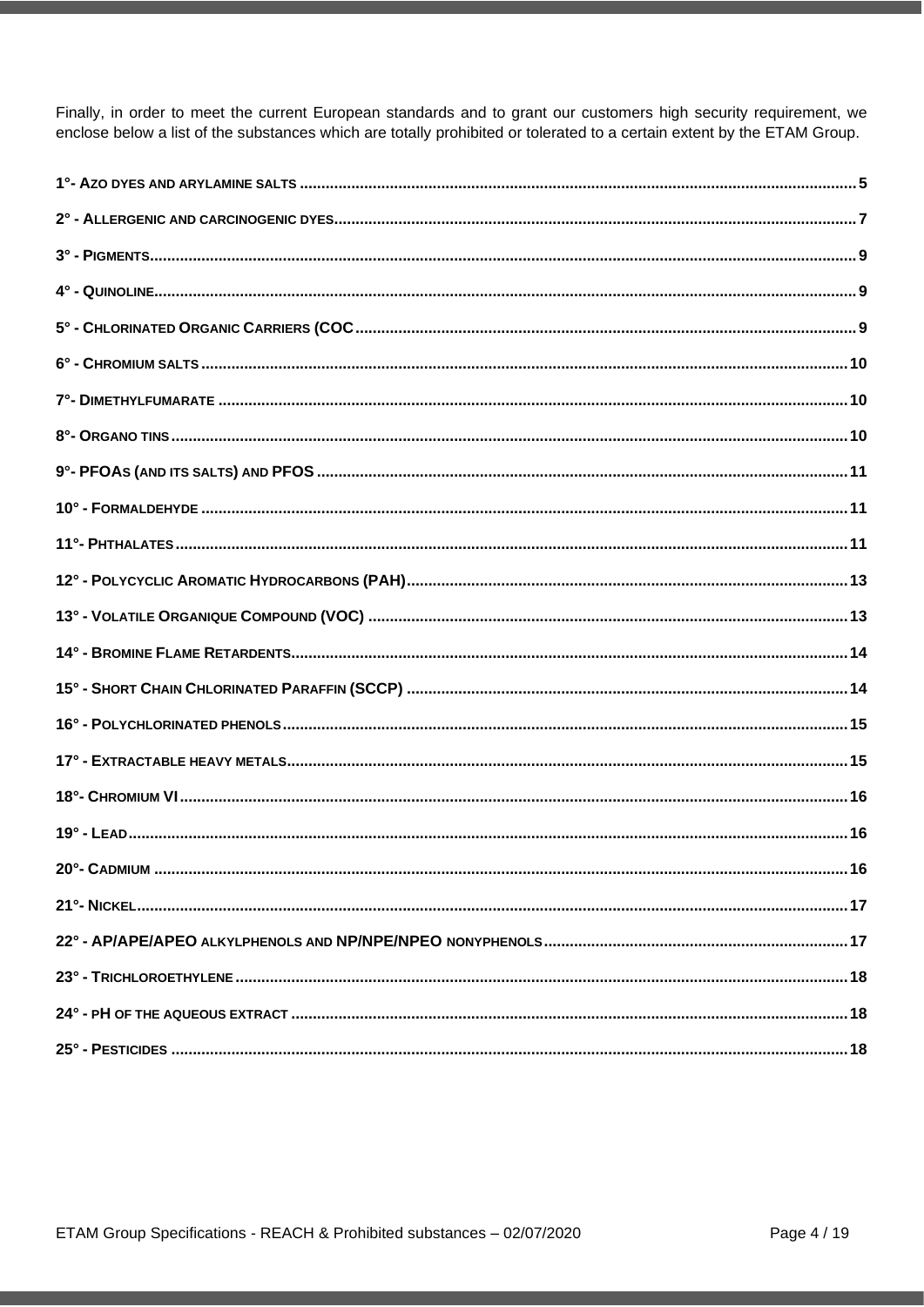## <span id="page-4-0"></span>**1°- Azo dyes and arylamine salts**

**According to the Entries 43 and 72 (from November 2020) of the Annex XVII of REACH:**

Azo dyes can release carcinogenic aromatic amines while degrading. The maximum concentration allowed by REACH is **30 ppm**<sup>1</sup> .

To detect the presence of aromatic amines, use standard: **EN 14362-1 and 3: 2017** For **leather** items, use standard **ISO 17234-1 and 2**.

The 24 carcinogenic amines are listed below:

| CAS no.       | <b>Substances</b>                                                                 | EC no.    |
|---------------|-----------------------------------------------------------------------------------|-----------|
| $92 - 67 - 1$ | Biphenyl-4-ylamine<br>4-aminobiphényl<br>Xenylamine                               | 202-177-1 |
| 92-87-5       | Benzidine                                                                         | 202-199-1 |
| 95-69-2       | 4-chloro-o-toluidine                                                              | 202-441-6 |
| 92-59-8       | 2-naphtylamine                                                                    | 202-080-4 |
| 97-56-3       | O-aminoazotoluene.<br>4-amino-2',3-dimethylazobenzène<br>4-o-tolylazo-o-toluidine | 202-591-2 |
| $99 - 55 - 8$ | 5-nitro-o-toluidine                                                               | 202-765-8 |
| 106-47-8      | 4-chloroaniline                                                                   | 203-401-0 |
| 615-05-4      | 4-methoxy-m-phenylenediamine                                                      | 210-406-1 |
| 101-77-9      | 4,4-methylenedianiline<br>4,4'-diaminodiphénylméthane                             | 202-974-4 |
| $91 - 94 - 1$ | 3,3'-dichlorobenzidine<br>3,3'dichlorobiphenyl-4,4'-ylenediamine                  | 202-109-0 |
| 119-90-4      | 3,3'-dimethoxybenzidine<br>O-dianisidine                                          | 204-355-4 |
| 119-93-7      | 3,3'-dimethylbenzidine.<br>4,4'-bi-o-toluidine                                    | 204-358-0 |
| 838-88-0      | 4,4'-methylenedi-o-toluidine                                                      | 212-658-8 |
| 120-71-8      | 6-methoxy-m-toluidine<br>p-cresidine                                              | 204-419-1 |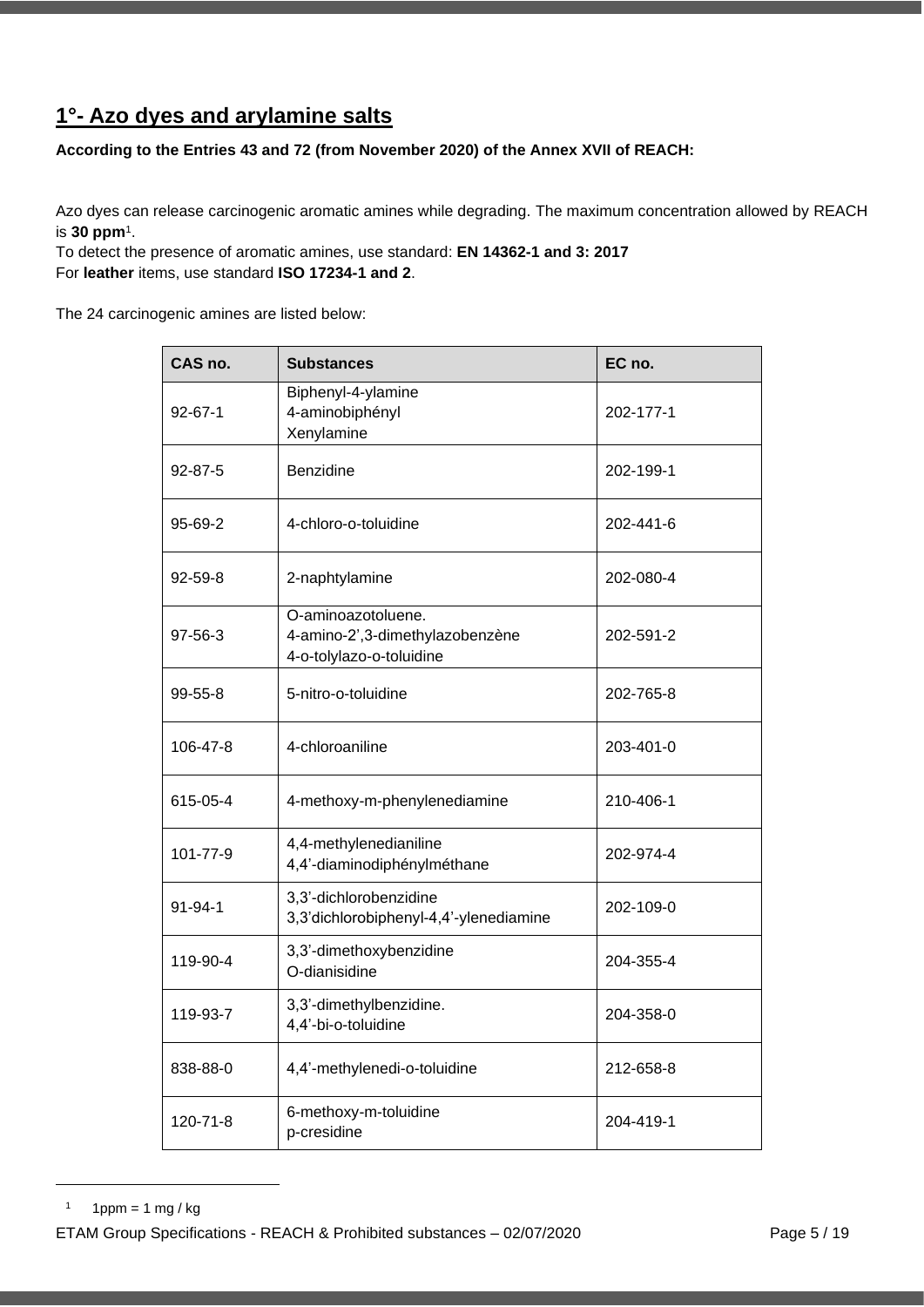| CAS no.        | <b>Substances</b>                                                               | EC no.    |
|----------------|---------------------------------------------------------------------------------|-----------|
| $101 - 14 - 4$ | 4,4'-methylene-bis-(2-chloro-aniline)<br>2,2'-dichloro-4,4'-methylene-dianiline | 202-918-9 |
| 101-80-4       | 4,4'-oxydianiline                                                               | 202-977-0 |
| 139-65-1       | 4,4-thiodianiline                                                               | 205-370-9 |
| $95 - 53 - 4$  | o-toluidine<br>2-aminotoluene                                                   | 202-429-0 |
| 95-80-7        | 4-methyl-m-phenylenediamine                                                     | 202-453-1 |
| 137-17-7       | 2,4,5-trimethylaniline                                                          | 205-282-0 |
| 90-04-0        | o-anisidine<br>2-methoxyaniline                                                 | 201-963-1 |
| 60-09-3        | 4-amino azobenzene                                                              | 200-453-6 |
| 95-68-1        | 2,4 xylidine                                                                    | 202-440-0 |
| 87-62-7        | 2,6 xylidine                                                                    | 201-758-7 |

### **Arylamine salts:**

| CAS no.    | <b>Substances</b>                                                                     |
|------------|---------------------------------------------------------------------------------------|
| 3165-93-3  | 4-chloro-o-toluidinium chloride                                                       |
| 553-00-4   | 2-Naphthylammoniumacetate                                                             |
| 39156-41-7 | diammonium<br>$2,4-$<br>sulphate;<br>4-methoxy-m-phenylene<br>diaminoanisole sulphate |
| 21436-97-5 | 2,4,5-trimethylaniline hydrochloride                                                  |

Arylamine salts are substances derived from azo dyes.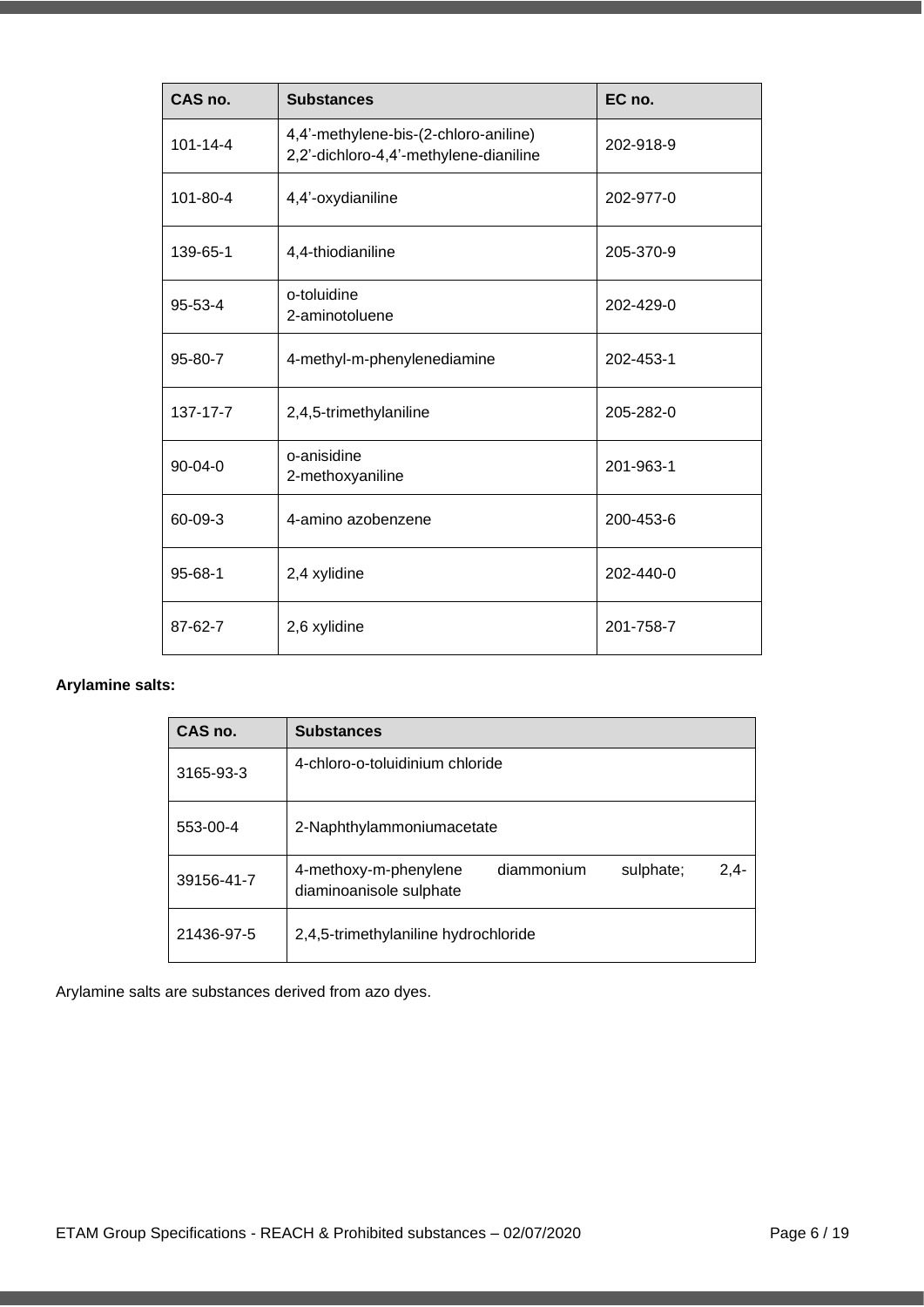# <span id="page-6-0"></span>**2° - Allergenic and carcinogenic dyes**

### **According to General Product Safety Directive and the entry 72 of the Annex XVII of REACH:**

The maximum accepted level for allergenic and carcinogenic dyes is **50 ppm**. Testing method: **DIN 54231: 2005**

These dyes are listed below:

Allergenic dyes – European Ecolabel standard:

| CAS no.    | C.I General name          | <b>C.I Structural number</b> |
|------------|---------------------------|------------------------------|
| 2475-45-8  | C.I Disperse blue 1       | C.I 64 500                   |
| 2475-46-9  | C.I Disperse blue 3       | C.I. 61 505                  |
| 3179-90-6  | C.I Disperse blue 7       | C.I .62 500                  |
| 3860-63-7  | C.I Disperse blue 26      | C.I 063 305                  |
| 12222-75-2 | C.I Disperse blue 35      |                              |
| 12222-97-8 | C.I Disperse blue 102     |                              |
| 12223-01-7 | C.I Disperse blue 106     |                              |
| 61951-51-7 | C.I Disperse blue 124     |                              |
| 23355-64-8 | C.I disperse brown 1      |                              |
| 2581-69-3  | C.I Disperse orange 1     | C.I.11080                    |
| 730-40-5   | C.I Disperse orange 3     | C.I.11005                    |
| 13301-61-6 | C.I Disperse orange 37/76 |                              |
| 2872-52-8  | C.I disperse red 1        | C.I.11 110                   |
| 2872-48-2  | C.I disperse red 11       | C.I.62015                    |
| 3179-89-3  | C.I disperse red 17       | C.I.11210                    |
| 119-15-3   | C.I disperse yellow 1     | C.I.10345                    |
| 2832-40-8  | C.I disperse yellow 3     | C.I.11855                    |
| 6373-73-5  | C.I disperse yellow 9     | C.I.10375                    |
| 12236-29-2 | C.I disperse yellow 39    |                              |
| 54824-37-2 | C.I disperse yellow 49    |                              |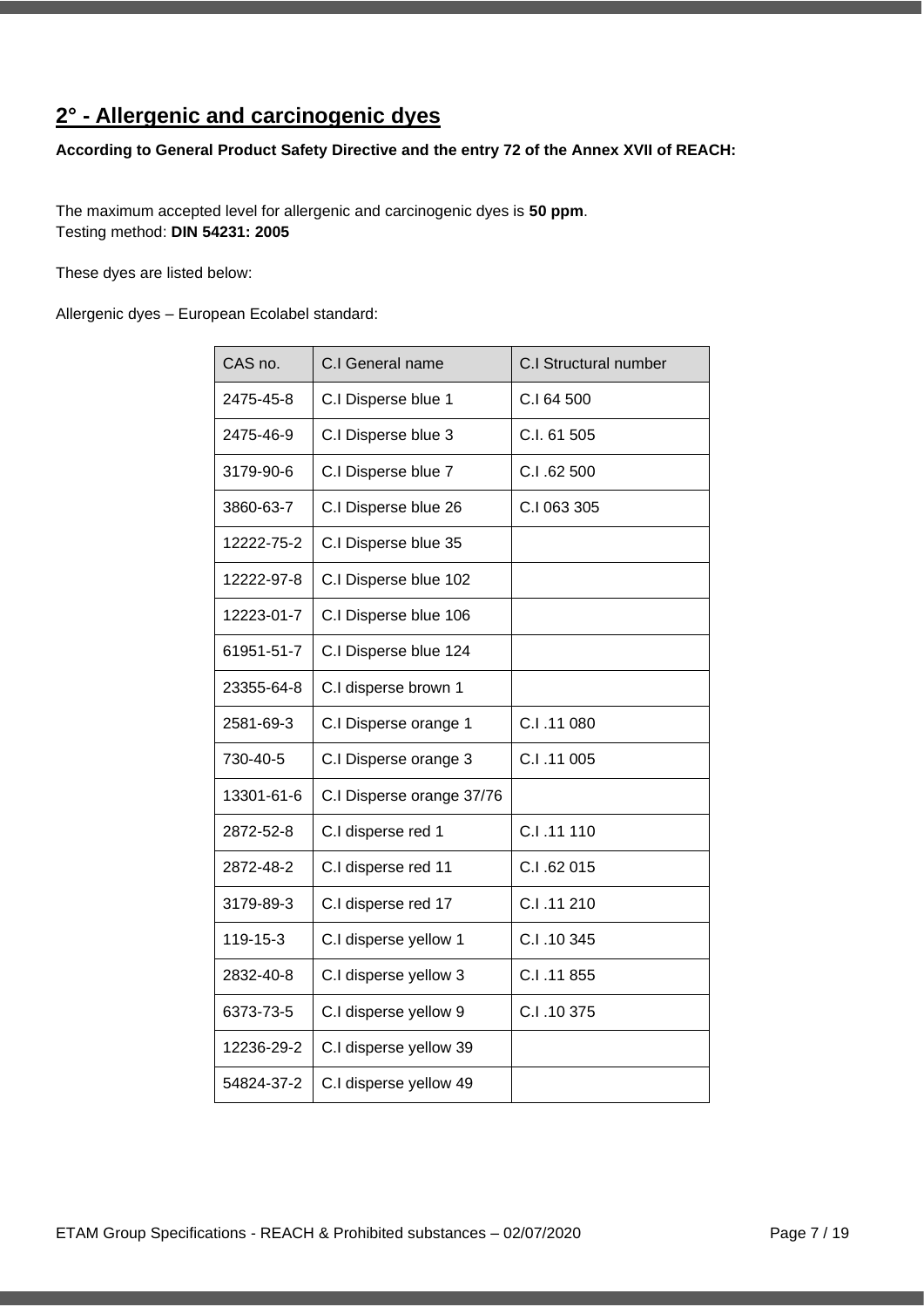List of carcinogenic, mutagenic or reprotoxic dyes classified under Regulation 1272/2008:

| CAS no.       | C.I General name       | C.I Structural number |
|---------------|------------------------|-----------------------|
| 2475-45-8     | C.I Disperse blue 1    | C.I 64 500            |
| 3761-53-3     | C.I Acid red 26        | C.I 16 150            |
| 569-61-9      | C.I Basic red 9        | C.I 42 500            |
| 548-62-9      | C.I Basic Violet 3     |                       |
| 632-99-5      | C.I Basic violet 14    | $C1$ 42 510           |
| 1937-37-7     | C.I Direct black 38    | C.I 30 235            |
| 2602-46-2     | C.I Direct blue 6      | $C1$ 22 610           |
| 573-58-0      | C.I Direct red 28      | $C1$ 22 120           |
| 16071-86-6    | C.I Direct Brown 95    |                       |
| 2832-40-8     | C.I Disperse yellow 3  | C.I 11 855            |
| $82 - 28 - 0$ | C.I Disperse orange 11 | C.I 60 700            |
| 60-09-3       | C.I. Solvent Yellow 1  |                       |
| $60 - 11 - 7$ | C.I. Solvent Yellow 2  |                       |
| $97 - 56 - 3$ | C.I. Solvent Yellow 3  |                       |

Other prohibited dyes :

| CAS no.    | C.I General name        |
|------------|-------------------------|
| 85136-74-9 | C.I Disperse orange 149 |
| 6250-23-3  | C.I disperse yellow 23  |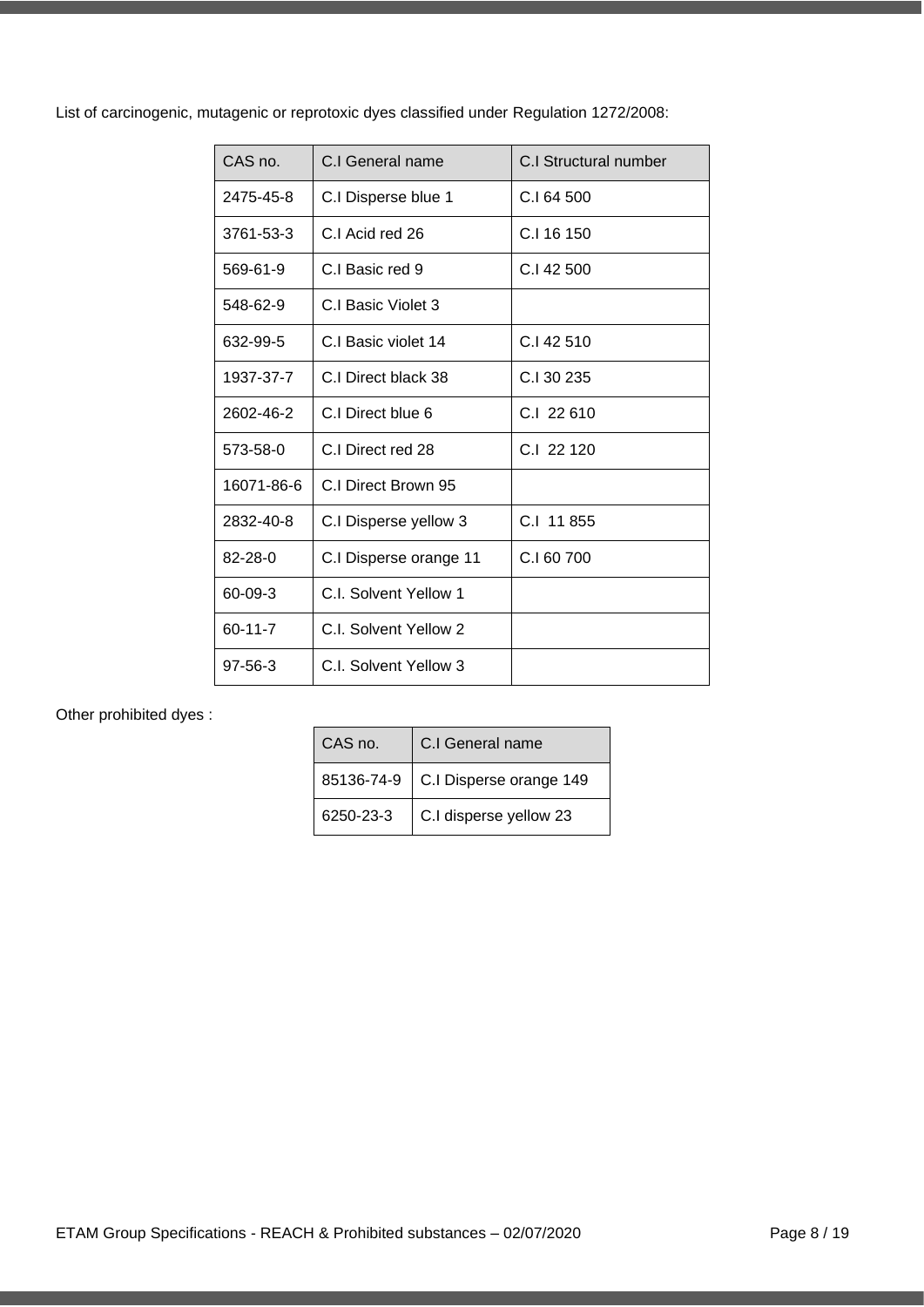### <span id="page-8-0"></span>**3° - Pigments**

**According to the SVHC candidate list of REACH and the Annex XIV of REACH:** 

The following pigments used for plastic dyeing are also prohibited in all items:

- ✓ Lead sulfochromate yellow (CAS n° 1344-37-2)
- ✓ Lead chromate molybdate sulfate red (CAS n° 12656-85-8)
- $\checkmark$  Lead chromate (CAS n° 7758-97-6)

### <span id="page-8-1"></span>**4° - Quinoline**

**According to the entry 72 of the Annex XVII of REACH:**

Quinoline is used in the manufacture of dyes or as a solvent in resins. The limit is set at **50mg/kg** and **the in-house test method can be carried out in the laboratory**.

### <span id="page-8-2"></span>**5° - Chlorinated Organic Carriers (COC**

### **According to the entry 72 of the Annex XVII of REACH:**

Chlorinated Organic Carriers are used as dyes carriers and homogenizing agents in dyes, for polyester and mixed polyester in particular. They can also be used as solvents in dyes or as intermediates in the synthesis of other chemical compounds.

For each substance, the limit is set at **1mg/kg**. Use the standard **EN 17137**.

| CAS no.        | <b>Substances</b>                               |
|----------------|-------------------------------------------------|
| $98-07-7$      | $\alpha, \alpha, \alpha$ trichlorotoluene       |
| $100 - 44 - 7$ | $\alpha$ chlorotoluene                          |
| 5216-25-1      | $\alpha, \alpha, \alpha$ , 4trétrachlorotoluene |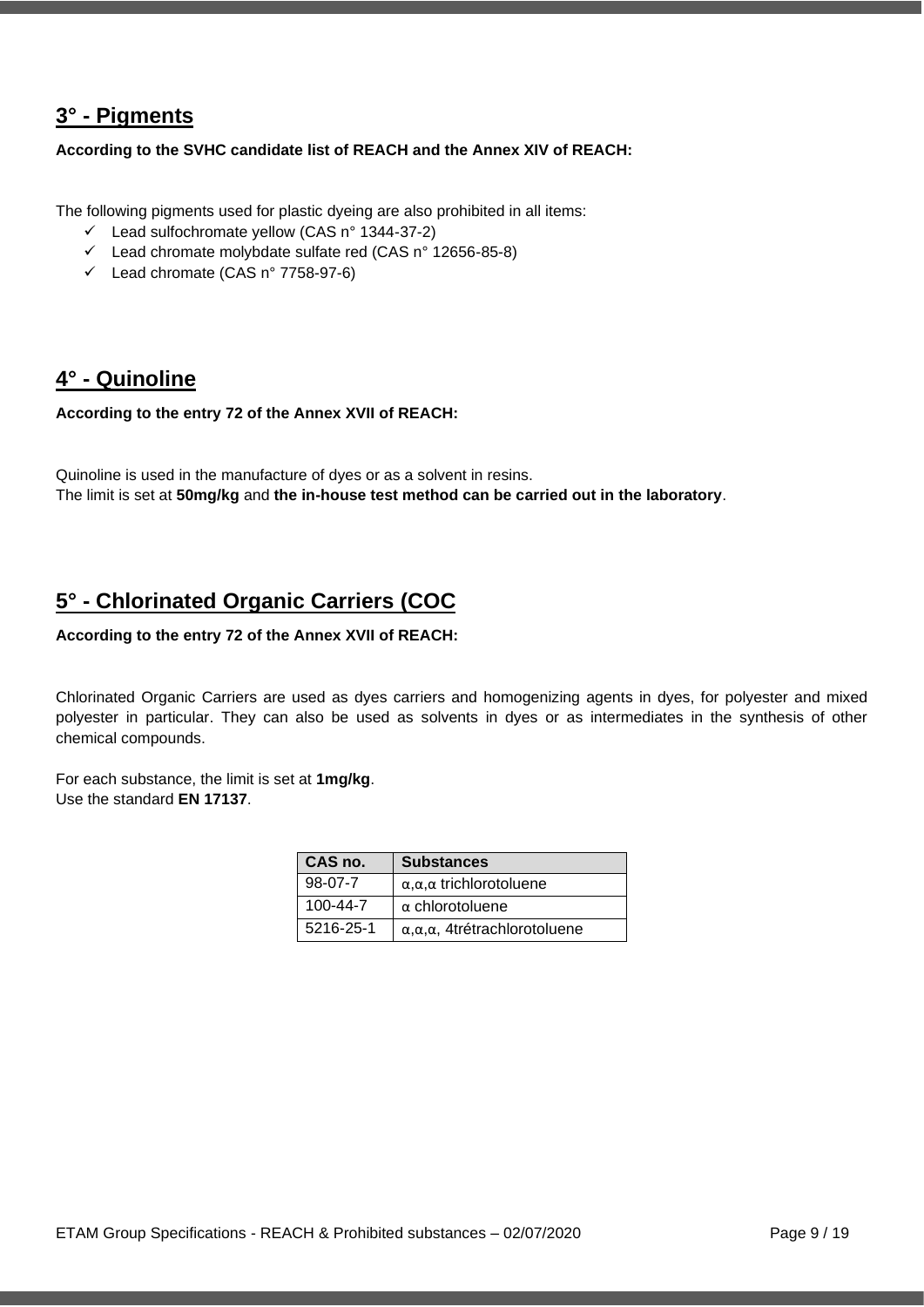### <span id="page-9-0"></span>**6° - Chromium salts**

#### **According to the SVHC Candidate List and the Annex XIV of REACH:**

These substances can be used in the textile industry as mordants, particularly in dyeing with natural dyes or mordant dyes, as an oxidising agent particularly for dyeing with sulphur dyes, and for the manufacturing of dyes.

- $\checkmark$  sodium chromate,
- $\checkmark$  potassium chromate,
- ✓ ammonium dichromate
- $\checkmark$  potassium dichromate

### <span id="page-9-1"></span>**7°- Dimethylfumarate**

#### **According to the entry 61 of the Annex XVII of REACH:**

We prohibit the use of dimethylfumarate (CAS 624-49-7, EC 210-849-0) for all our items and at any stage of the process: manufacture, storage or shipping...

No items containing dimethylfumarate (a highly allergenic fungicidal chemical substance) must be marketed with a concentration up to **0.1 mg/kg (0.1ppm).**

Testing method**: Solvent extraction by IHTM or GC-MS**.

### <span id="page-9-2"></span>**8°- Organo tins**

#### **According to the entry 20 of the Annex XVII of REACH:**

For the following organo tins listed below:

- $\checkmark$  TBT (tributyltin) and TPhT (triphenyltins) in all items
- $\checkmark$  DBT (dibutyltin) in all items
- ✓ DOT (dioctyltin) in certain items (in particular textile items in direct and prolonged contact with the skin)

The maximum accepted level is **0.1% by weight of tin per substance**. Standardized testing method: **BS ISO 17353: 2004 or IHTM**.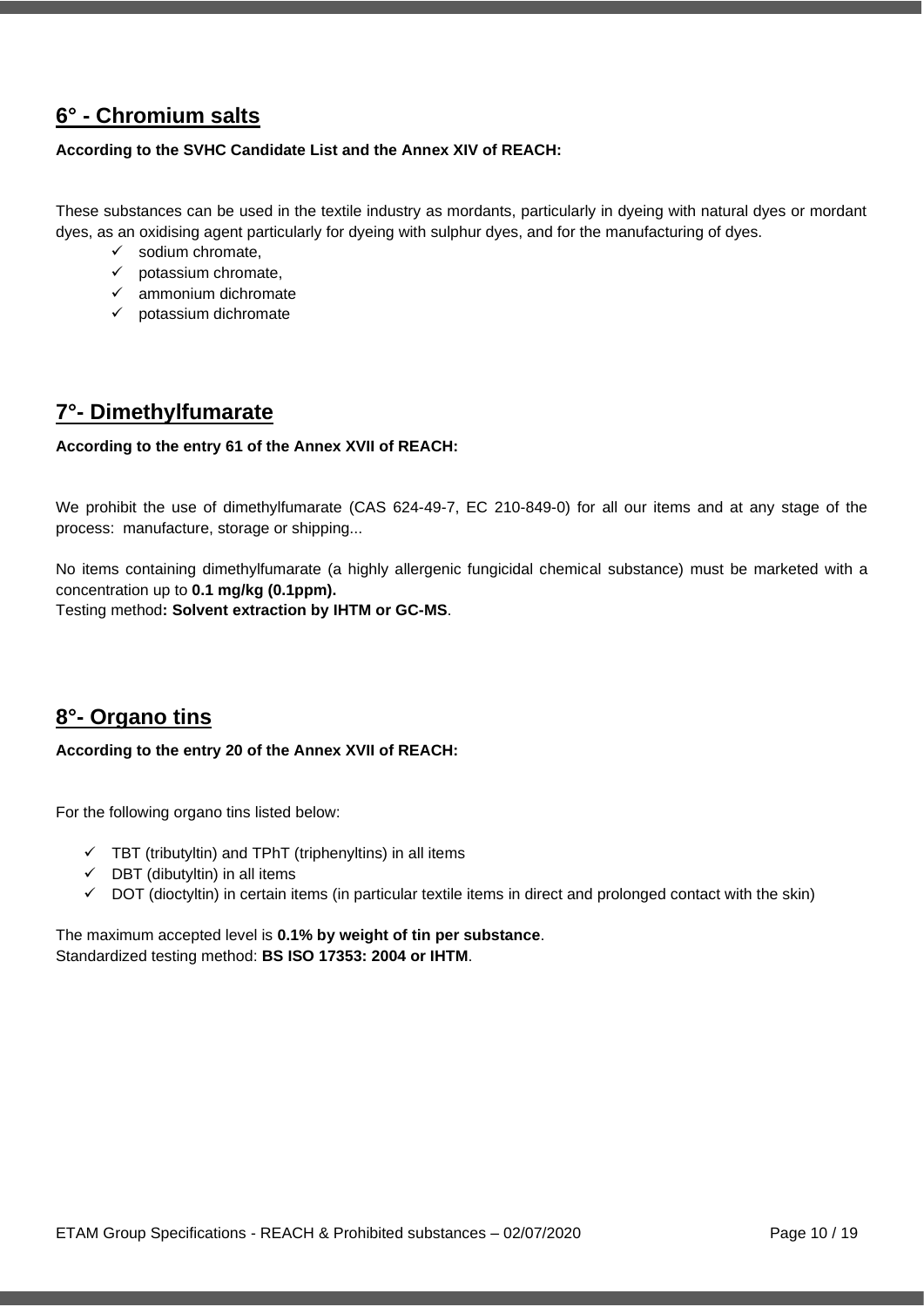## <span id="page-10-0"></span>**9°- PFOAs (and its salts) and PFOS**

#### **According to the entry 68 of the Annex XVII of REACH (from 4 th of July 2020) and the POP Regulation:**

We prohibit the use of PFOAs (and its salts) and PFOS in coated textiles (such as fabrics treated with anti-stain, water-repellent...)

- $\checkmark$  PFOAs and its salts are limited to 25ppb<sup>2</sup>.
- ✓ The derived substances of PFOAs are limited to 1000ppb.
- $\checkmark$  PFOS are limited to 0.1  $\mu$ g/m<sup>2</sup> of coated materials.

Testing method: CEN/TS 15968: 2010, or IHTM, or LC-MS.

### <span id="page-10-1"></span>**10° - Formaldehyde**

#### **According to entry 72 of the Annex XVII of REACH:**

In the textile industry, formaldehyde (CAS 50-00-0) is used in resins which gives fabrics a stiffening textiles and crease-resistant effect, and more generally to provide dimensional stability. It also used in printing and pigment dyeing, as a preservative, and in the leather industry for tanning or as a finishing agent.

The maximum accepted content of formaldehyde is set at **less than 75 ppm**. To determine the formaldehyde level, use the standard **ISO 14184-1**. For leather case, use the standard **ISO 17226-1**.

### <span id="page-10-2"></span>**11°- Phthalates**

**According to entries 51, 52 and 72 of the Annex XVII, the Annex XIV and SVHC Candidate List of REACH:** 

Phthalates are plasticizers used in the manufacture of polymers (mainly PVC) and in various steps of the textile production process. Their use improves the malleability of plastic materials and facilitates their moulding by lowering their glass transition temperature. These phthalates are mainly found in the polymer films of textile coatings.

The limit is set at **0.1% of the total weight of the item (homogenous part of item).** To determine the phthalate level, use the standard **NF EN 14389: 2014**.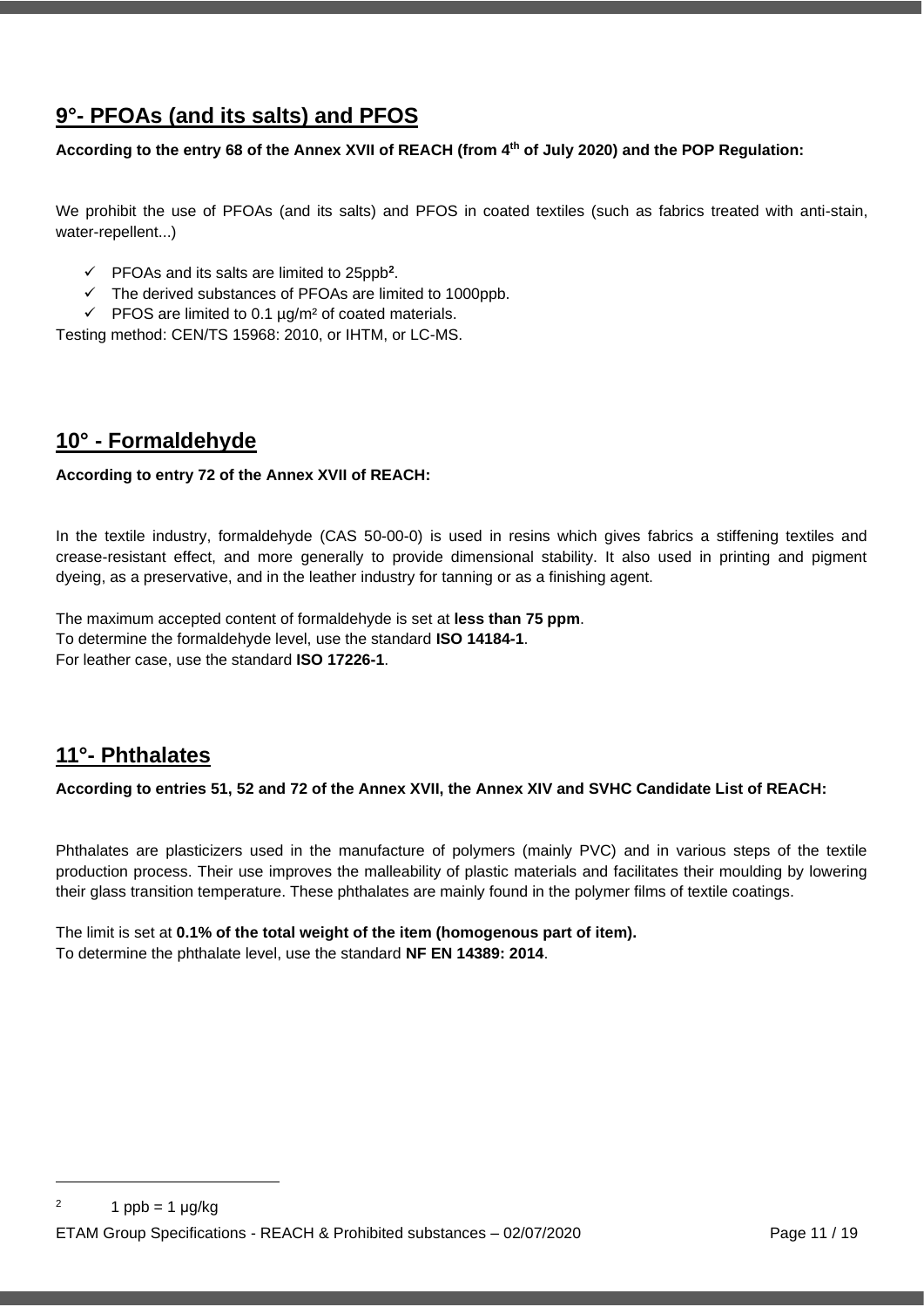Since they are proven to be reprotoxic, we prohibit the use in our products of any of the following plasticizers:

| CAS no.                    | <b>Substances</b>                                                                                                                                                          |
|----------------------------|----------------------------------------------------------------------------------------------------------------------------------------------------------------------------|
| 28553-12-0<br>68515-48-0   | Di-iso-nonylphthalate (DINP)                                                                                                                                               |
| 117-84-0                   | Di-n-octylphthalate (DNOP)                                                                                                                                                 |
| 26761-40-0<br>68515-49-1   | Di-isodecyl phthalate (DIDP)                                                                                                                                               |
| 117-81-7                   | Bis-(2 ethylhexyl)-phtalate (DEHP)                                                                                                                                         |
| 85-68-7                    | Benzyl butyl phthalate (BBP)                                                                                                                                               |
| 84-74-2                    | Dibutyl phtalate (DBP)                                                                                                                                                     |
| 84-69-5                    | Diisobutyl phtalate (DIBP)                                                                                                                                                 |
| 71888-89-6                 | 1,2-Benzenedicarboxylic acid, di-C6-8-branched alkyl<br>esters, C7-rich (DIHP)                                                                                             |
| 131-18-0                   | Di-n-pentyl phtalate (DnPP)                                                                                                                                                |
| 605-50-5                   | Diisopentylphtalate (DiPP)                                                                                                                                                 |
| 117-82-8                   | Bis(2-methoxyethyl) phtalate (DMEP)                                                                                                                                        |
| 84777-06-0                 | 1,2-Benzenedicarboxylic acid, dipentylester, branched<br>and linear                                                                                                        |
| 68515-42-4                 | 1,2-Benzenedicarboxylic acid, di-C7-11-branched and<br>linear alkyl esters (DHNUP)                                                                                         |
| 84-61-7                    | Dicyclohexyl phtalate (DCHP)                                                                                                                                               |
| 68515-50-4                 | 1,2-Benzenedicarboxylic acid, dihexyl ester, branched<br>and linear                                                                                                        |
| 68515-51-5 /<br>68648-93-1 | 1,2-benzenedicarboxylic acid, di-C6-10-alkyl<br>esters;1,2-benzenedicarboxylic acid, mixed decyl and<br>hexyl and octyl diesters with $\geq 0.3\%$ of dihexyl<br>phthalate |
| 71850-09-4                 | Diisohexyl phtalate                                                                                                                                                        |
| 776297-69-9                | N-pentyl-isopentylphthalate (nPiPP)                                                                                                                                        |
| 84-75-3                    | Di-n-hexyl phtalate (DnHP)                                                                                                                                                 |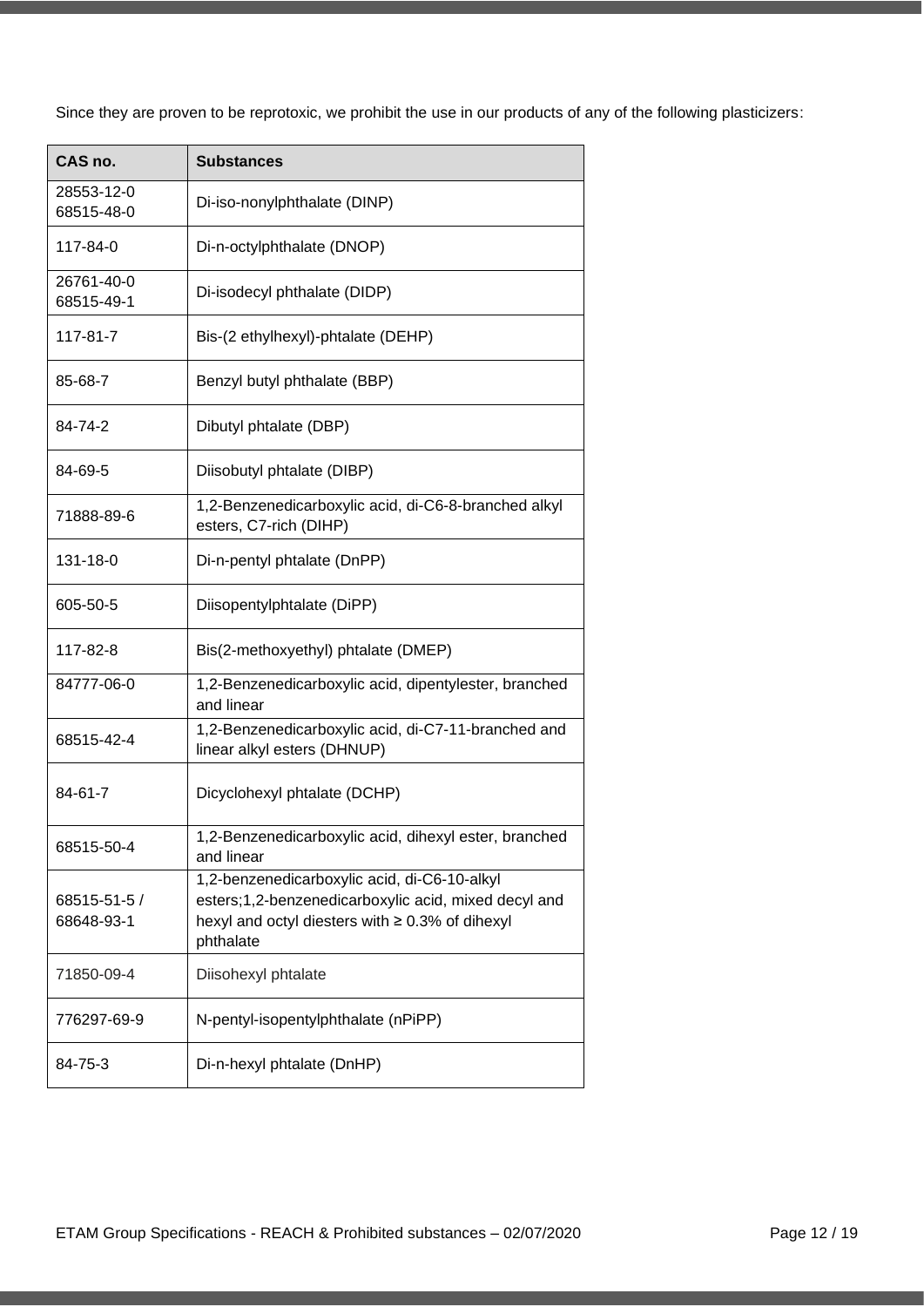## <span id="page-12-0"></span>**12° - Polycyclic Aromatic Hydrocarbons (PAH)**

### **According to the entries 50 and 72 of the Annex XVII of REACH:**

This restriction applies to rubber or plastic components that come into direct and prolonged contact or into direct, brief and repeated contact with the human skin or oral cavity. This restriction also applies to synthetic fibers.

#### The limit is set at **1mg/kg**.

Testing method (on all materials): **AfPS GS 2019: 01 PAK**.

| CAS no.        | <b>Substances</b>            |
|----------------|------------------------------|
| $50-32-8$      | BaP Benzo[a]pyrene           |
| 192-97-2       | BeP Benzo[e]pyrene           |
| 56-55-3        | BaA Benzo[a]anthracene       |
| $218 - 01 - 9$ | <b>CHR Chrysen</b>           |
| 205-99-2       | BbFA Benzo[b]fluoranthene    |
| 205-82-3       | BjFA Benzo[j]fluoranthene    |
| 207-08-9       | BkFA Benzo[k]fluoranthene    |
| 53-70-3        | DBAhA Dibenzo[a,h]anthracene |

### <span id="page-12-1"></span>**13° - Volatile Organique Compound (VOC)**

#### **According to the entry 72 of the Annex XVII and the Annex XIV of REACH:**

✓ Benzene (CAS 71-43-2) is a solvent used in rubbers, plastics, adhesives, lubricants, etc.

#### The limit is set at **5mg/kg**.

#### The standard is **Headscape GC-MS**.

- $\checkmark$  DMAC N,N-Dimethylacetamide (CAS : 127-19-5) is a solvent that can be used in the spinning of elastane and acrylic fibers.
- $\checkmark$  DMFa N,N-Dimethylformamide (CAS: 68-12-2) is a solvent that can be used in the production of acrylic fibers or used in tempered polyurethane (PU) coatings.
- ✓ NMP N-méthyl-2-pyrrolidone (CAS : 872-50-4) is a solvent that can be used in the manufacture of synthetic fibers (polymer production, polyester spinning).

For DMF, DMAC and NMP the limit is set at **3000 mg/kg**. Use the standard is **ISO/TS 16189**.

| CAS no.  | <b>Substances</b>         |
|----------|---------------------------|
| 106-94-5 | 1-bromopropane            |
| 111-96-6 | Bis(2-methoxyethyl) ether |

In-house testing methods in laboratory: US EPA 8260C :2006 – VOC- Analysis by GC-MS – for flip flops EPA Method 3585 EPA Method 50000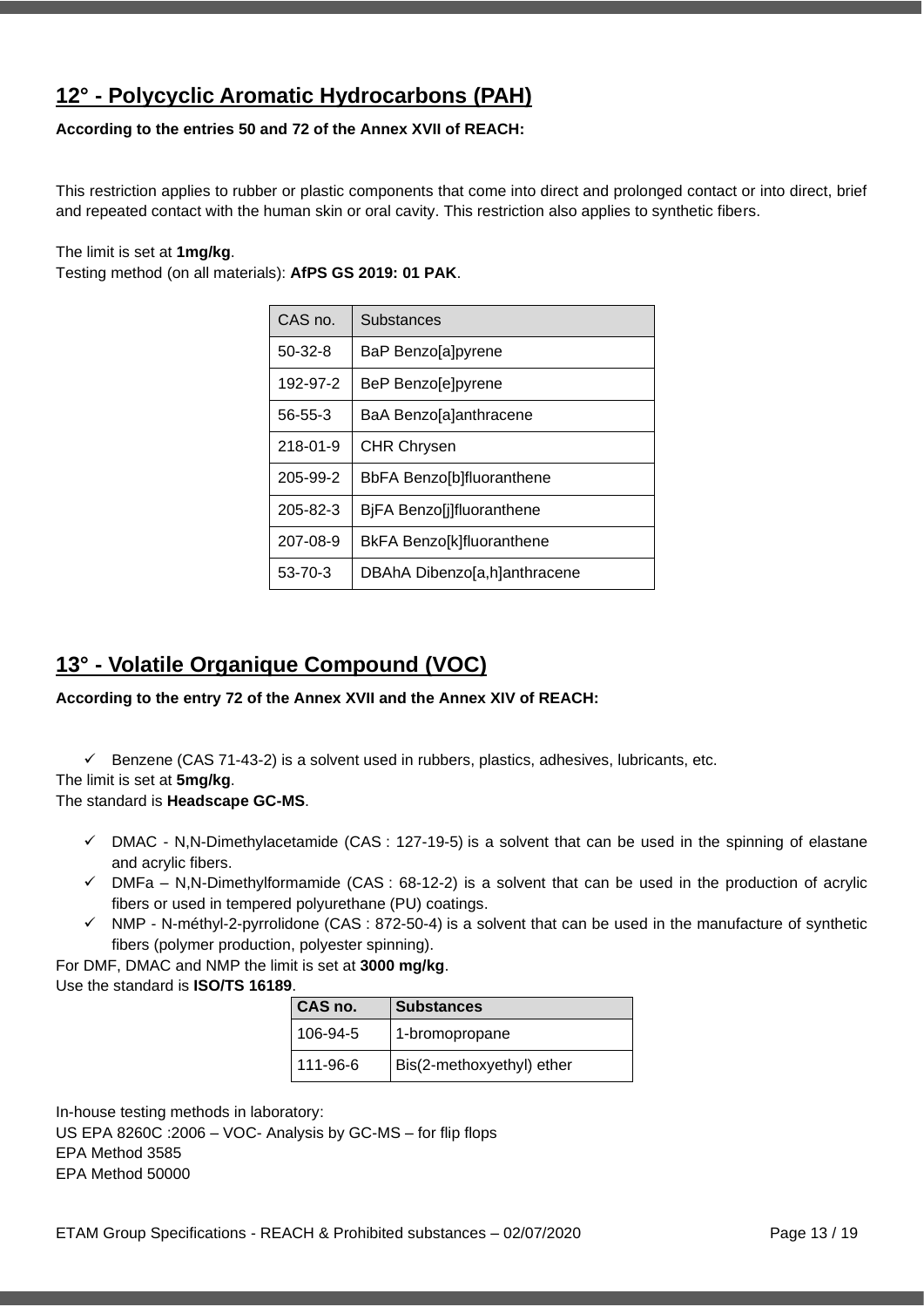### <span id="page-13-0"></span>**14° - Bromine Flame Retardents**

**According to the Annex XIV and the Annex XVII of REACH and POP Regulation:**

Bromine Flame Retardents (PBB, TRIS, TEPA, TCEP, PentaBDE, OctaBDE, HBCDD, HBB, HeptaBDE, HexaBDE, PCB, TetraBDE)

Testing method: **Solvent Extraction GC-MS/GC-NPD / LC-MS**

| CAS no.                                                              | <b>Substances</b>                                                                                                                                                              | Limits       |
|----------------------------------------------------------------------|--------------------------------------------------------------------------------------------------------------------------------------------------------------------------------|--------------|
| 115-96-8                                                             | Tris(2-chloroethyl)phosphate (TCEP)                                                                                                                                            | 5mg/kg       |
| 32536-52-0                                                           | Diphenylether, octabromo derivative (OctaBDE)                                                                                                                                  | 1000 mg/kg   |
| 59536-65-1                                                           | Polybromobiphenyls, Polybrominatedbyphenyls (PBB)                                                                                                                              | 5mg/kg       |
| 36355-01-8                                                           | Hexabromobiphenyl (HBB)                                                                                                                                                        | Non detected |
| 126-72-7                                                             | Tris (2,3 dibromopropyl) phosphate (TRIS)                                                                                                                                      | 5mg/kg       |
| 545-55-1                                                             | Tris(aziridinyl)phosphinoxide (TEPA)                                                                                                                                           | 5mg/kg       |
| 1163-19-5                                                            | Bis(pentabromophenyl) ether<br>(decabromodiphenyl<br>ether;<br>DecaBDE)                                                                                                        | 500mg/kg     |
| 3194-55-6<br>25637-99-4<br>134237-50-6<br>134237-51-7<br>134237-52-8 | Hexabromocyclododecane (HBCDD) and all major<br>diastereoisomers identified (Alpha-hexabromocyclododecane<br>; Beta-hexabromocyclododecane ; Gamma-<br>hexabromocyclododecane) | 500mg/kg     |
|                                                                      | Heptabromodiphenylether (HeptaBDE)                                                                                                                                             | 500mg/kg     |
|                                                                      | Hexabromodiphenylether (HexaBDE)                                                                                                                                               | 500mg/kg     |
| 32534-81-9                                                           | Pentabromodiphenylether (PentaBDE)                                                                                                                                             | 500mg/kg     |
|                                                                      | Polychlorinated Naphtalene (PCN)                                                                                                                                               | 500mg/kg     |
|                                                                      | Polychlorobiphenyles (PCB)                                                                                                                                                     | 500mg/kg     |
|                                                                      | Tetrabromodiphenylether (TetraBDE)                                                                                                                                             | 500mg/kg     |

### <span id="page-13-1"></span>**15° - Short Chain Chlorinated Paraffin (SCCP)**

**According to the SVHC Candidate List of REACH and POP Regulation:**

SCCP is used as a chlorinated flame retardent and plasticizer. The limit set at **0,1%**. Testing method: **Solvent Extraction GC-MS/GC-NPD / LC-MS**.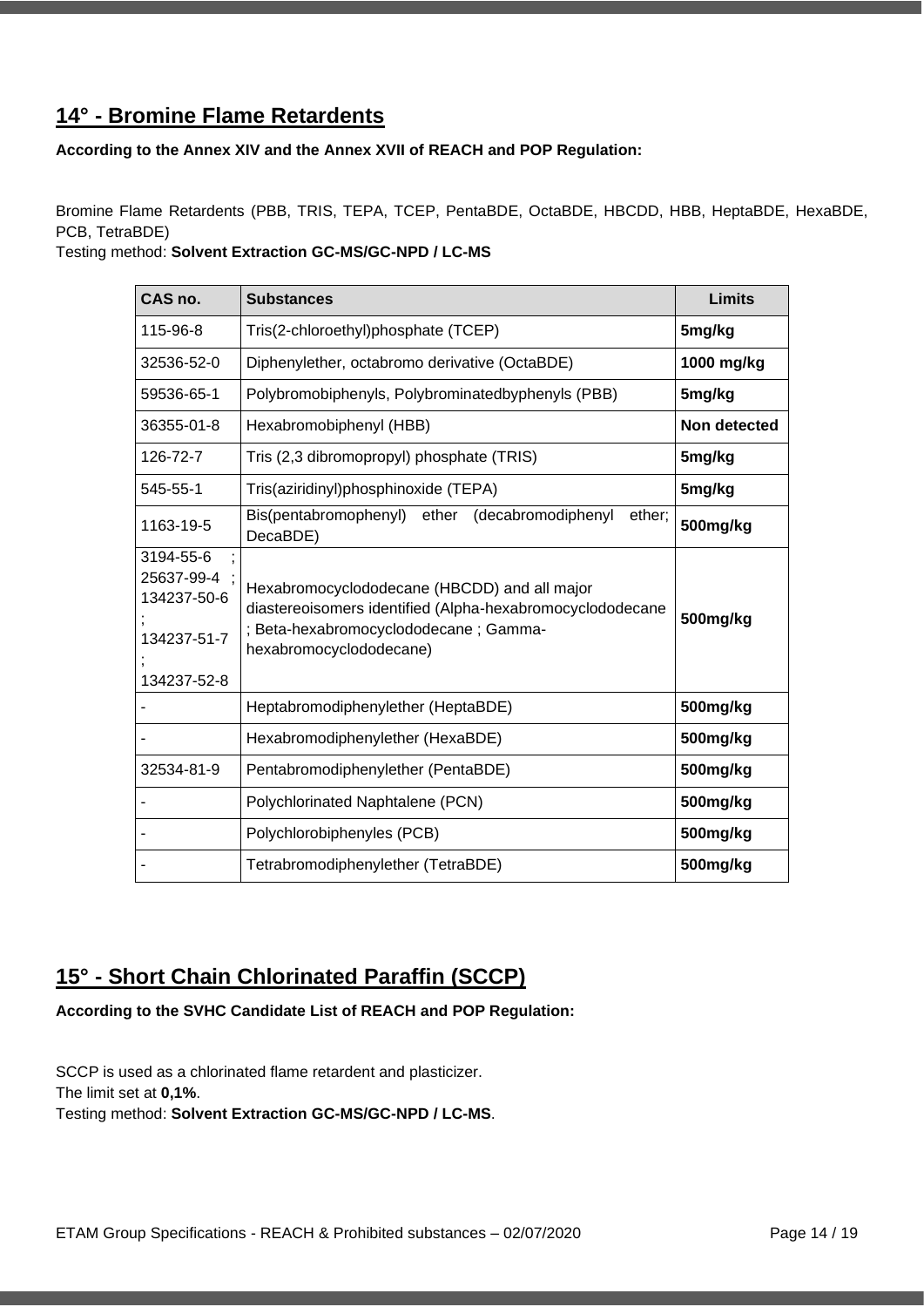## <span id="page-14-0"></span>**16° - Polychlorinated phenols**

### **According to POP Regulation:**

Polychlorinated phenols (pentachlorophenol PCP, tetrachlorophenol TeCP and their TrCP derivatives), are used as antifungal agents for natural cellulosic materials (during cultivation, storage and transport) and also as a preservative. They should therefore be tested in silk, wool (>30% of the weight of the sub-items) and viscose fabrics.

#### Polychlorinated phenols must **not be detected (0.5 ppm).**

To determine pentachlorophenol level, use the method « **modified §64 LFGB BVL B82.02.8** » with alkaline digestion for textile and the standard **ISO 17070 for leather**.

### <span id="page-14-1"></span>**17° - Extractable heavy metals**

**According to the entry 72 of the Annex XVII of REACH and Oekotex® Standard 100:**

The restriction on extractable heavy metals applies to garments and textile accessories, shoes or other textile items for which the contact with the skin is the same than for garments. It doesn't apply to leather items or parts of leather items, or to non-textile fasteners and ties.

Determination of the presence of extractable heavy metals is carried out by dissolving in an artificial mild acidic solution (ISO 105 E04: 2008). Use the standard **EN 16711-2**.

Below is a list of the heavy metals concerned with their concentration limits by weight after extraction not to be exceeded in our products.

| <b>Heavy metals</b> | <b>Concentration</b><br>extraction | limit | by | weight | after |
|---------------------|------------------------------------|-------|----|--------|-------|
| Arsenic             | 1 ppm                              |       |    |        |       |
| Chromium            | 1 ppm                              |       |    |        |       |
| Lead                | 1 ppm                              |       |    |        |       |
| Cadmium             | $0.1$ ppm                          |       |    |        |       |
| Mercury             | 0.02 ppm                           |       |    |        |       |
| Copper              | 50 ppm                             |       |    |        |       |
| <b>Nickel</b>       | 4 ppm                              |       |    |        |       |
| Antimony            | 30 ppm                             |       |    |        |       |
| Cobalt              | 4 ppm                              |       |    |        |       |
| <b>Barium</b>       | 1000 ppm                           |       |    |        |       |
| Selenium            | 100 ppm                            |       |    |        |       |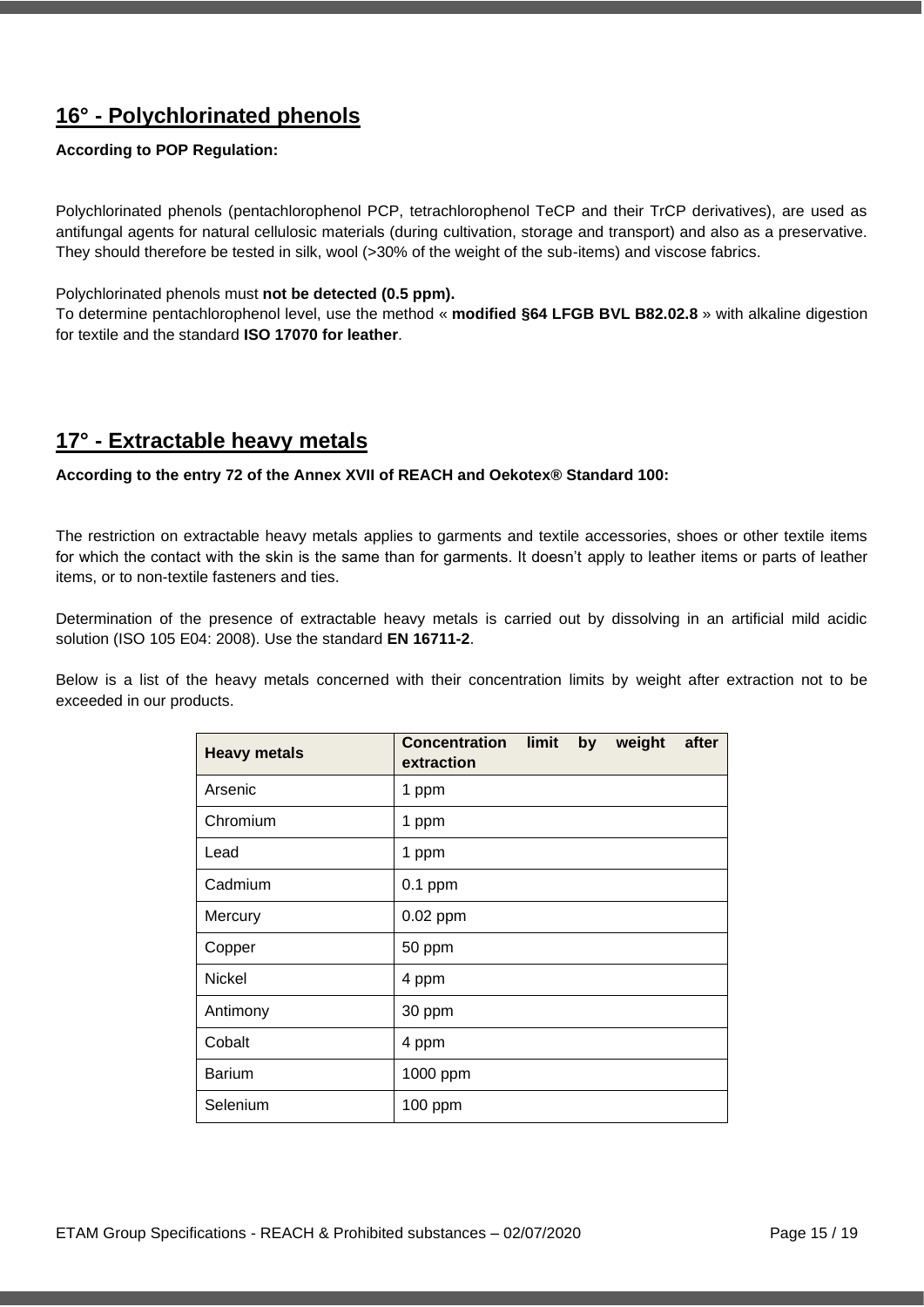### <span id="page-15-0"></span>**18°- Chromium VI**

#### **According to the entry 47 of the Annex XVII of REACH:**

Leather case: Regulation (UE) n°301/2014 of the 25th of March 2014 amends the Annex XVII concerning chromium VI by adding restrictions on leather articles or articles containing leather parts that may come into contact with the skin.

ETAM Group limits the chromium VI content in its products to **3ppm**. Testing method**: ISO 17075**, after ageing of **leather**: **ISO 10195 A2**.

### <span id="page-15-1"></span>**19° - Lead**

#### **According to the entry 63 of the Annex XVII of REACH:**

Lead may be present in items intended for the general public (e.g., jewellery, hair accessories) or any accessible part of which can be put in the mouth by children under normal or reasonably predictable conditions of use.

[Phthalato(2-)]dioxotrilead (dibasic lead phthalate) (CAS 69011-06-9) has to be tested with lead.

The lead content is limited to **500ppm**. Testing methods: **EN 16711-1 for textile** and **ISO 17072-2 for leather**

### <span id="page-15-2"></span>**20°- Cadmium**

#### **According to the entry 23 of the Annex XVII of REACH:**

Cadmium is generally used in stabilizers or in pigments for plastics or coatings.

The cadmium content in plastics (accessories, plastic coating, and plastisol print) must be **less than 100ppm** (i.e. 0.01% of Cd mass/plastic mass).

To determine this content in plastics, use the standard **EN 1122-B**.

The cadmium content of metal accessories (belt buckles, buttons, snap fasteners …), metal parts of accessories as jewels (e.g. cufflinks, brooches, earrings, and barrettes), eyeglass frames and all of accessories must be less than 100 ppm by weight of metal.

To determine this content in metal, use solvent extraction and analysis by ICP-OES.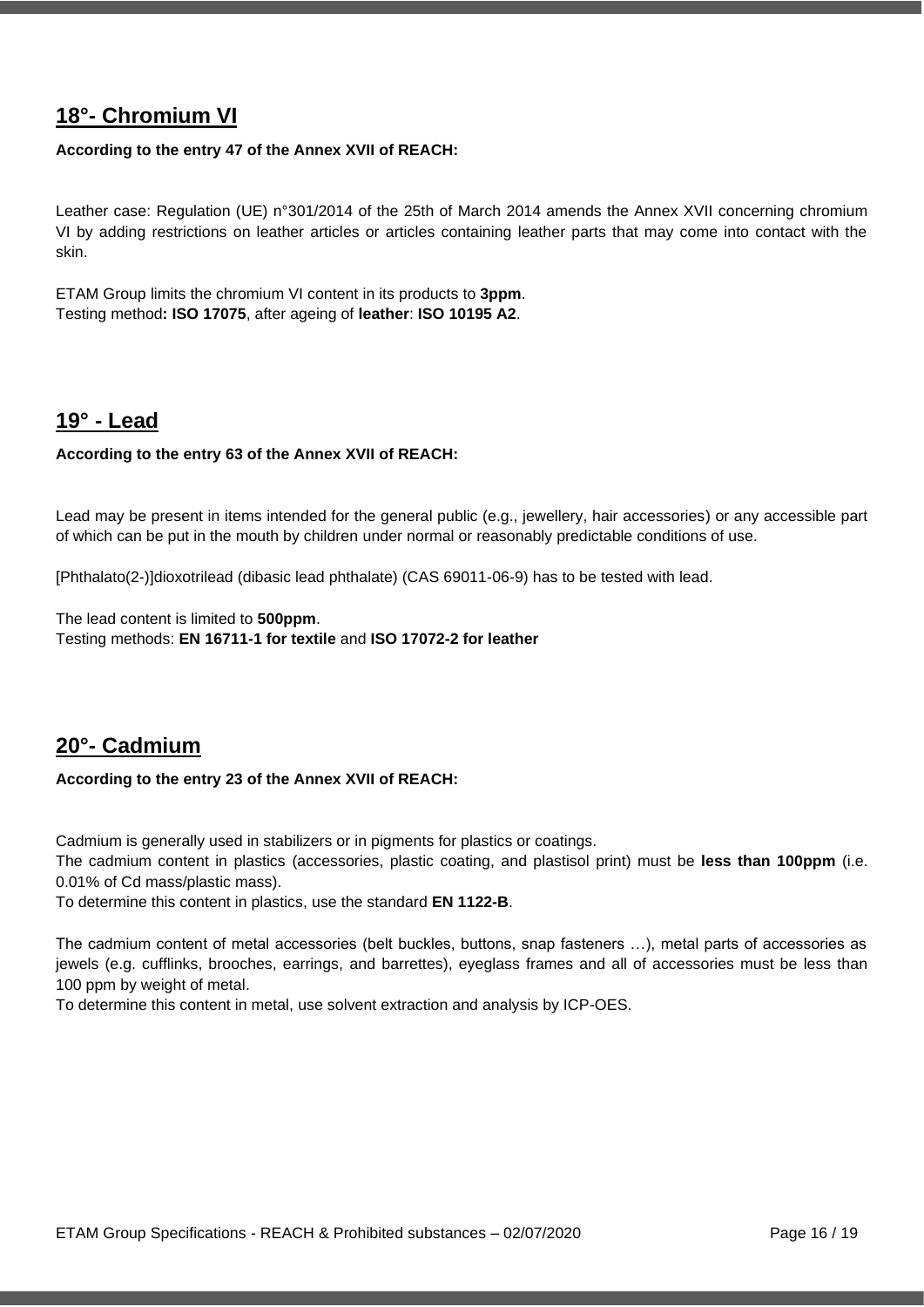### <span id="page-16-0"></span>**21°- Nickel**

#### **According to the entry 27 of the Annex XVII of REACH:**

Metal articles (buttons, rivets, zip fasteners, chains, jewellery, earrings, eyeglass frames (NF EN 16128: 2015), hair clips and all accessories directly in contact with the skin) must not contain nickel.

Owing to the detection limits of the machines used for this test, the maximum concentrations accepted by the ETAM Group are as follows:

- ✓ Uncoated metal articles: **0.5 micrograms / cm<sup>2</sup> / week**. To determine the released nickel level, use standard: **EN 1811 + A1: 2015**.
- ✓ Coated metal articles: **0.5 micrograms / cm<sup>2</sup> / week.** To determine the released nickel level, use standards: **EN 12472: 2005, EN 1811 + A1: 2015**.
- ✓ Metal articles piercing the skin: **0.2 micrograms / cm<sup>2</sup> / week**. To determine the released nickel level, use standard: **EN 1811 + A1: 2015**.

### <span id="page-16-1"></span>**22° - AP/APE/APEO alkylphenols and NP/NPE/NPEO nonyphenols**

**According to General Product Safety Directive (Directive 2001/95) and the Annex XIV from 4 Jan. 2021 and the entry 46bis (3 Feb. 2021) of the Annex XVII of REACH:**

NPEOs (nonylphenolethoxylate) and APEOs are still used as wetting agents, detergents, dispersants and emulsifiers in the textile industry, although substitutes exist and are already commonly used.

NPEOs are restricted in water-washable textile articles. Once released into the environment, they become a risk to aquatic organisms.

The progressive degradation of these NPEOs and APEOs leads to a return to the NP (nonylphenol) and OP (octylphenol) forms, which are endocrine disruptors.

Octylphenols, as 4-(1,1,3,3-tetramethylbutyl)phenol, ethoxylated / (4-tert-Octylphenol ethoxylates), can cover welldefined substances and UVCB substances, polymers and homologues.

4-Nonylphenol, branched and linear, ethoxylated (NPEs) is one of the forms in which nonylphenol or NP can be found.

AP/APEO alkylphenol and NP/NPEO nonyphenol limit is set at **100 ppm.**

To determine the content of these substances, the testing method is **ISO 18254-1**: **solvent extraction with analysis by LC/MS**.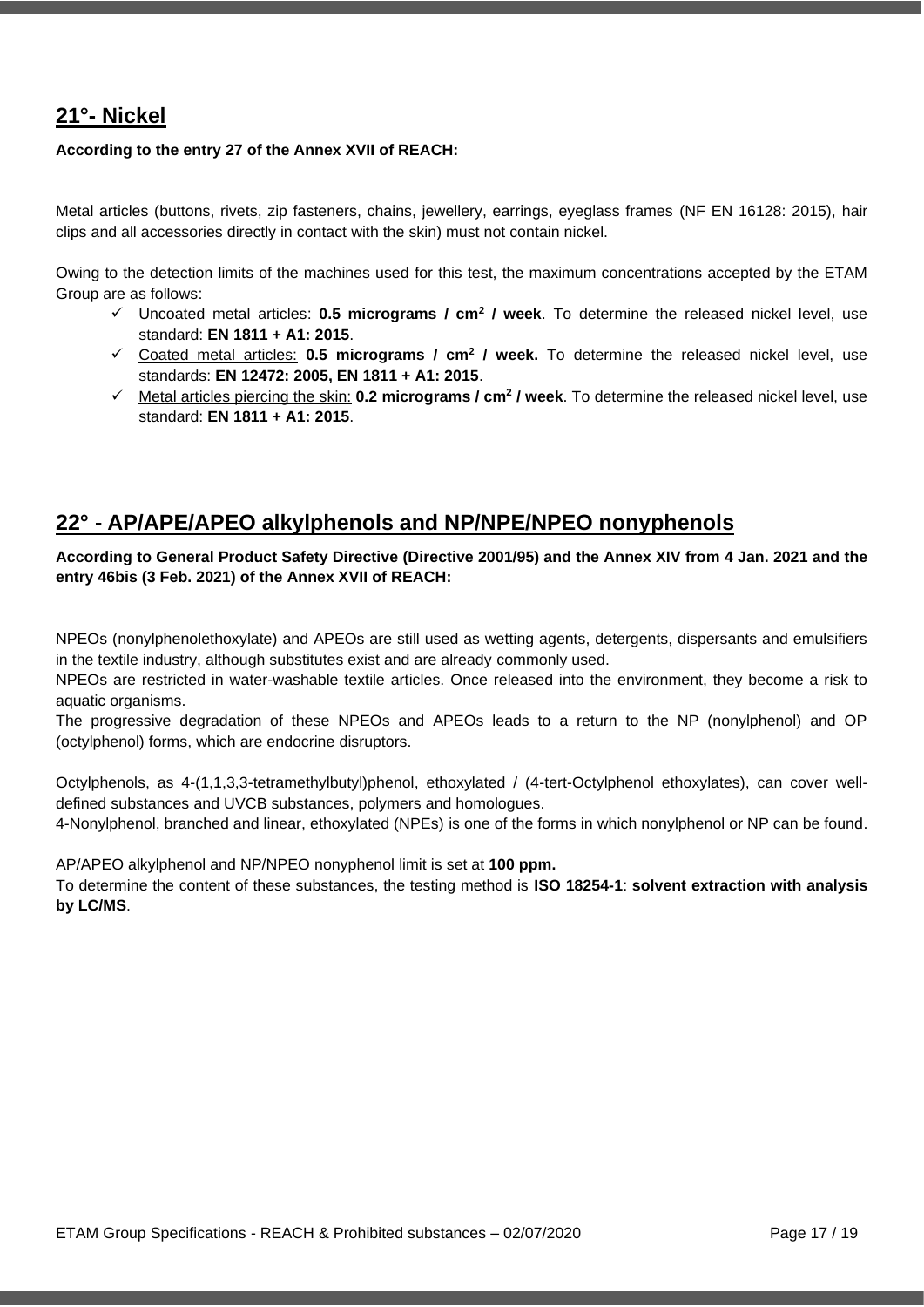### <span id="page-17-0"></span>**23° - Trichloroethylene**

#### **According to the SVHC candidate list of REACH and the Annex XIV of REACH:**

Trichloroethylene may be used as degreasing agent for fabrics, as a stain remover for finished produtcs, as a cleaning agent or as a solvent.

We prohibit the use of this substance.

### <span id="page-17-1"></span>**24° - pH of the aqueous extract**

#### **According to General Product Safety Directive (Directive 2001/95):**

Testing of the pH of aqueous extract identifies the residual presence of chemical compounds on textile items which are subject to alter the pH.

To limit the risk of irritation as far as possible, we request a pH level between:

- **4 and 7.5** for all textile products and the interior parts of shoes even in leather, in contact with the skin. Use the standard **ISO 3071.**
- **3.5 and 7,5** for leather products without contact with the skin. Use the standard **ISO 4045.**

### <span id="page-17-2"></span>**25° - Pesticides**

**According to Directive Générale sur la sécurité des produits (Directive 2001/95) :**

The ETAM Group authorized limit is: **1 ppm (1ppm = 1 milligram per kilo).**

To determine the pesticide content, it's an **in-house method: analysis by GC-MS, GC-ECD, GC-NPD & HPLC-DAD-MSD.**

Comment: European Commission decision **2009/567/EC** establishing the criteria **for awarding of the ecological label** limits the pesticide level to **0.05 ppm** (for cotton fibers and keratin fibers). In this case, this 0.05 ppm limit is to be complied with only if you are asked to provide such labelling on our products.